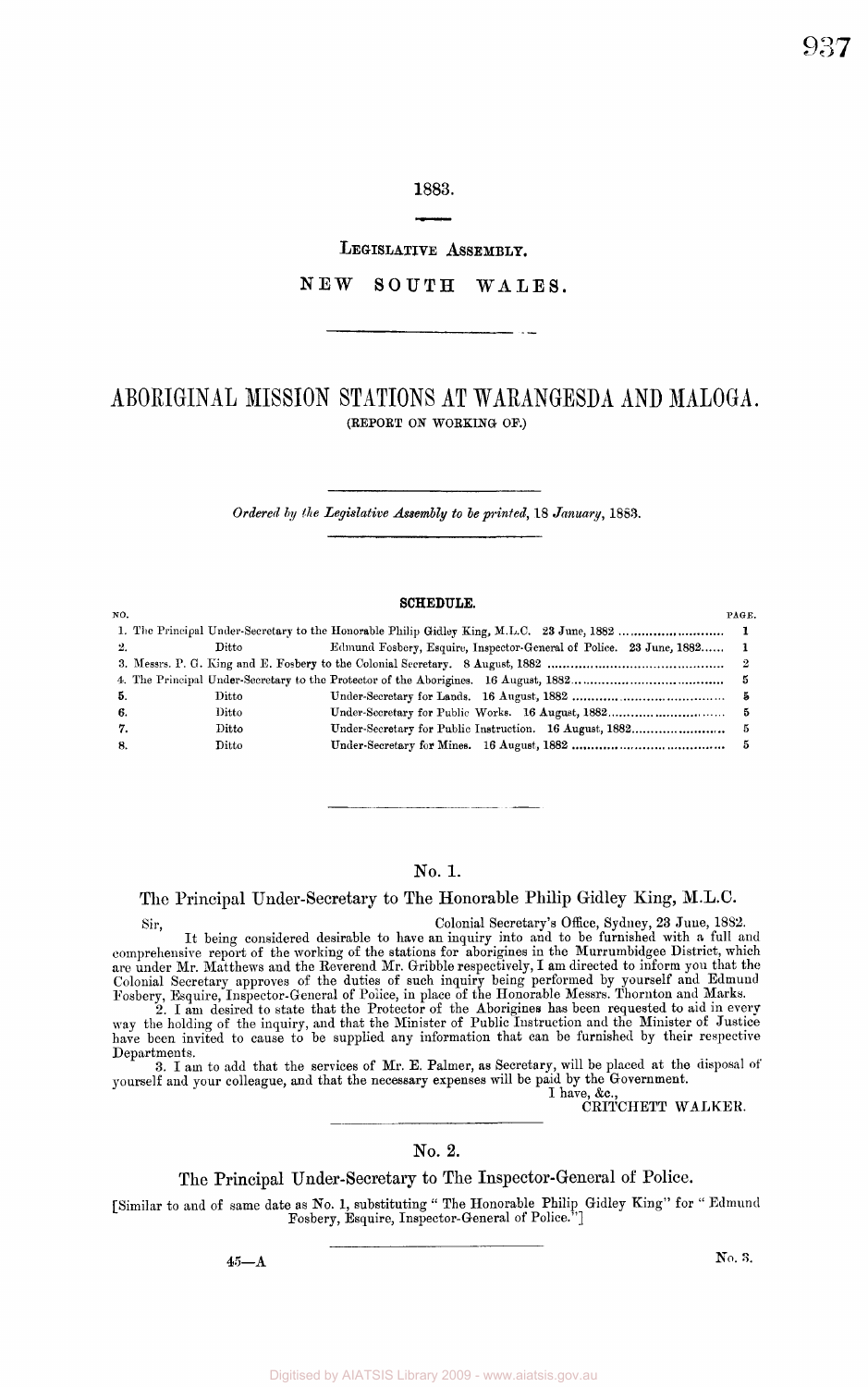#### No. 3.

#### Messrs. P. G. King and E. Fosbery to The Colonial Secretary.

Sydney, 8 August, 1882. In compliance with the commission entrusted to us, conveyed by letter from the Principal Under-Secretary, dated the 23rd of June last, we do ourselves the honor to report, for your information, that we have visited, inspected, and carefully inquired into the working of the Aboriginal Mission Stations at Warangesda and Maloga.

The former is situated on the Murrumbidgee River, about 12 miles from the Darlington railway station ; and since its formation, two years ago, it has been under the charge of the Kev. J. B. Gribble, an ordained minister of the Church of England; Mr. Carpenter being the teacher of the Public School established by the Government.

The station is built on a reserved area of about 1,600 acres, of which 600 acres have been specially appropriated for the mission, and we are informed that application has been made for an additional 400 acres.

The site of the station is not in all respects well chosen. There is a township only 3 miles distant. This we think objectionable, as the public-house thereat must be a demoralising attraction to the blacks. The township should be far enough away to prevent frequent running to and fro, yet not too remote for convenient communication.

In Appendix A we give a statement in detail of the number of persons we found at the Warangesda station—aborigines, half-castes, and quadroons—together with a statement of their ages and sexes.

The huts have been erected, as we were informed, by the aborigines (by which term we intend to include, here and elsewhere, also half-castes and quadroons). The dwellings were tidy, weatherproof, apparently cleanly, and suitable for the accommodation of the married people. Some additional huts were in course of erection when we visited the station.

The schoolroom, which, in common with all the other buildings, had only an earthen floor, was in an indifferent state of repair, inadequate in space for teaching purposes, and deficient in school requisites. We learnt that a school tent for temporary use had been supplied by the Department of Public Instruction, and its arrival was daily expected. Also, that a brick schoolhouse was to be built upon a site already selected, but we venture to suggest that before this expenditure is finally decided upon, further consideration should be given to the subject.

We examined some of the children in reading, but the results were not satisfactory, owing probably to some extent to the timidity of the scholars in the presence of strangers. We saw also some copy-books in which the writing was fairly good, but the proportion of children who can read or read and write is small. They all heartily joined in singing to the accompaniment of a harmonium played by the teacher.

A chapel is being built of pine saplings and other bush materials. Mr. Gribble resides in an indifferent cottage inadequate for the accommodation of his family, and the Public School teacher has erected a small two-roomed bush hut, which certainly is not suitable for a teacher's residence.

There is also a house for the single women and children to sleep in, one part of it being partitioned off for meals; but the whole building is quite insufficient for its intended use, apart from the strong objection to it on the ground of deficiency in the means of classification at night; or rather separation between the elder females and the children.

Mr. and Mrs. Von Hagen were also residing at Warangesda, and assisting Mr. Gribble in the general management of the mission; we were informed that they had received some training at Dr. Bernardo's Missionary College.

The aborigines at the station, both children and adult, were sufficiently clothed, and as far as we could judge they were also fairly fed.

There was only a small garden imperfectly cultivated ; the drought had destroyed the last crop. 100 acres have been enclosed for a cultivation paddock, 10 acres of which had been sown with wheat. Water is obtained from a well which had been sunk by Mr. Gribble, with some assistance from the blacks.

We now proceed to describe the Maloga station.<br>Maloga is situated about 15 miles from Moama, on the banks of the Murray River, and on the edge Maloga is situated about 15 miles from Moama, on the banks of the Murray River, and on the edge of an extensive forest reserve. The station improvements are on a freehold of 121 acres, charted in the names of W. and D. Matthews, adjoining a section of 320 acres in the name of W. Matthews, and another selection of like size in the name of Mr. D. Matthews, who is now in charge of the mission. The freehold and selections are well chosen, being on pine sand-hills of fairly fertile character, and forming a cheerful contrast to the adjacent forest reserve, which is heavily covered in great measure with comparatively useless timber. This, if cleared away, would add greatly to the value of the good timber to be left standing, and the grazing quality of the land would be also much improved. On the whole, we consider the situation a very eligible one.

Mr. Matthews has a small and indifferently cultivated garden; also a cleared paddock, with a few head of live stock.

The buildings on the station are somewhat similar to those at Warangesda, but in some respects inferior and older—the station having been formed some eight years ago. They were certainly not in inferior and older—the station having been formed some eight years ago. such good order. The schoolroom is large enough; it is also used for meals.

Mr. Matthews is a duly-appointed Public School teacher, with a salary of £168 per annum, but he was almost without school requisites; indeed, when asked for them, he could not find two primary readinglesson books alike. However, the result of the examination conducted by us (the pupils being selected indiscriminately) was more satisfactory than at Warangesda, owing probably to the school having been so much longer in action.

Appendix B affords information as to the population at the mission, distinguishing adults, children, full blacks, half-castes, &c.

We caused notices to be inserted in the newspapers of both districts, notifying the object of our visit, the days on which we proposed to be at each station, and inviting any persons who had evidence to tender, or information to give, to be in attendance ; there was, however, no response. We had, therefore, to content ourselves with questioning persons at the stations, and reliable neighbouring residents in an unofficial manner.

**We**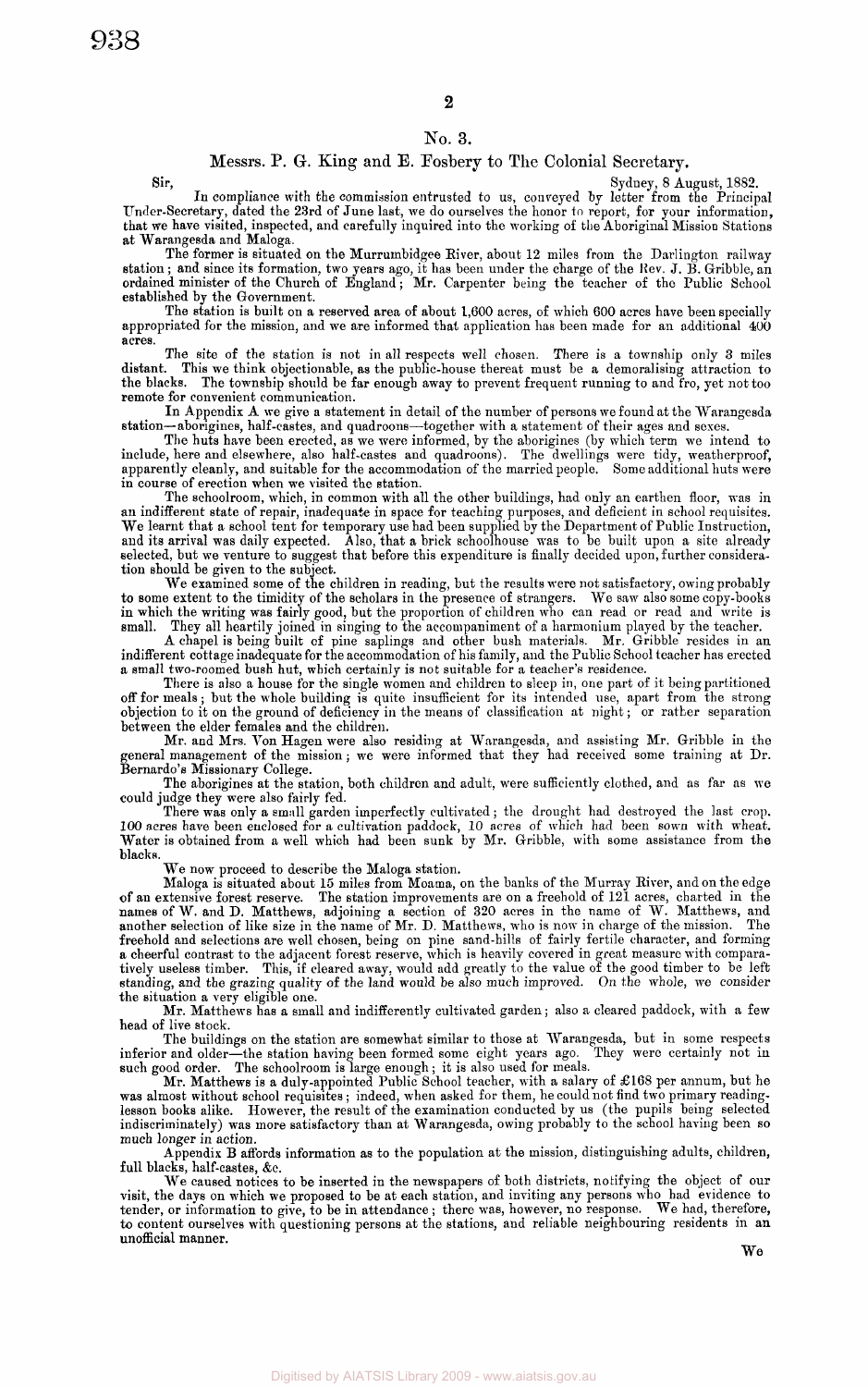We have no hesitation in expressing our opinion that some further aid ought to be extended the aborigines generally, and we will endeavour to lay down lines within which we consider such assistance should be afforded, and which it may be found necessary and proper to extend to other districts of the Colony.

**3** 

We strongly deprecate the practice which has obtained at both the mission stations of keeping thereat children beyond the age of infancy, chiefly half-castes or quadroons, some of whom are so fair as to be indistinguishable from Europeans. Some of the children referred to are with their half-caste mothers, who would, we believe, willingly part with them, if assured that it would be for their benefit. Others, however, of the children have no such ties. It is only necessary for us to state, in connection with this subject, that some of the women have been of depraved habits, and though hopes were expressed of their reformation, it is painfully obvious that they should not be the constant companions of the younger half-caste and quadroon girls to whom we have made reference.

We disapprove of the system adopted at both stations of expelling inmates for any contravention of the rules of the establishment. It would seem that to expel anyone would only be to force them back to and within the reach of those vices from which it is the object of the supporters of the missions to withdraw them. Doubtless some discipline is necessary, but it should be in the nature of curtailment of indulgences and privileges, expulsion being reserved for persons guilty of wilful misconduct of a serious nature.

We endeavoured to elicit from Mr. Gribble and Mr. Matthews what might be the ulterior benefit they were devoting themselves to achieve on behalf of the children; but beyond the prospective result of their present moral training and education, neither of these gentlemen was able to explain his views satisfactorily to us as to any future advantages to be derived by the children by retaining them in an aboriginal asylum. We fail to see any. On the contrary, we think they should be so further trained as to fit them to take their places as domestic servants, or amongst the industrial classes; and this, we conceive, would be best attained by " boarding out" the young of both sexes, chiefly the half-castes, but including even those also of full aboriginal blood, when practicable.

The indisposition of the aborigines to manual labour is well known ; but s they can obtain work of various kinds in the country they should not only be induced to take it, but they should be discouraged from remaining in comparative idleness at mission stations, where they will certainly abide so long as they are provided with food and clothing, without some corresponding demand being made upon their labour.

Many of the men, however, do at certain seasons leave the mission stations to earn wages at shearing-sheds, kangaroo-hunting, &c, and they generally bring back their wages to assist in the support of their families. At Maloga they complain that the horses they use on these journeys are not allowed to graze on Mr. Matthews' selections, and they have therefore to turn them adrift on the adjoining runs ; neither are they allowed to keep poultry.

With reference to the present management of the mission stations, we should do injustice to Messrs. Gribble and Matthews were we to discredit their devotion to the work to which they have applied themselves, apparently to the impoverishment of their families ; nor have we any desire to detract from the measure of success which has attended their labours, or to question the personal influence they have<br>gained over the blacks. We think, however, it will be advisable, if aboriginal stations are to be formed We think, however, it will be advisable, if aboriginal stations are to be formed and conducted under the control of the Government, that the services of persons should be obtained with such qualifications as will in all respects ensure the goodwill and co-operation of the neighbouring population and the confidence of the public.

It would be an advantage if a synopsis of the result of the information recently collected for the protection of aborigines, respecting the race throughout the Colony, could be appended to this Report for consideration in connection therewith.

We now desire to recapitulate some of the recommendations contained in the preceding pages, and to add some further suggestions for your consideration, and we do so because we are under the impression that our report of the working of these stations would be incomplete unless accompanied by some such additional recommendations relative to them specially, and generally to the protection of the aborigines throughout the Colony.

Our inquiry naturally divided itself into two objects. First, to enable us to judge of the necessity for such establishments at all ; and secondly, to qualify us to give an opinion to the Government, whether or not the principles of the present management were so sound and efficient as to warrant the grant of substantial aid from the public purse.

1. Although Maloga and Warangesda are not in all respects what homes for the aborigines could and ought to be, we are by no means in favour of their abandonment. We think if our suggestions are generally carried out at these places, and if new stations are formed on the principles on which these suggestions are based, the condition of the race would be very materially ameliorated.

2. We recommend that at Maloga about 2,000 acres of the forest reserve be appropriated, to comprise also the two selections of the Messrs. Matthews, long since liable to forfeiture by non-payment of interest; the Government would no doubt deal liberally by paying them for their improvements on the selections ; and further, to purchase from them the 121 acres which they hold in fee-simple, and on which are erected all the buildings now used by the mission, with a view to consolidating the station reserve.

3. That at Warangesda the present reserve be extended in respect to the 400 acres applied for ; and that in other parts of the Colony reserves be made for future aboriginal stations, as necessity may arise.

We have made these recommendations as to reserves not without some doubt whether the two stations referred to are not too near to each other in view of the small number of blacks in the district.

4. That Maloga, Warangesda, and all such other stations as may be formed, be under the control of a public officer acting in the capacity of schoolmaster, storekeeper, and overseer, with an assistant if necessary.

5. That the Government erect (with aboriginal labour as far as practicable) suitable buildings ; the dwelling-houses to be sufficiently separated to prevent confusion of interests, yet near enough to afford mutual protection, each family being permitted to have an enclosure of reasonable dimensions to afford room for gardening, poultry-rearing, &c. The allotments to be marked out and the occupants placed in possession, so that they may feel a reasonable security in their holdings.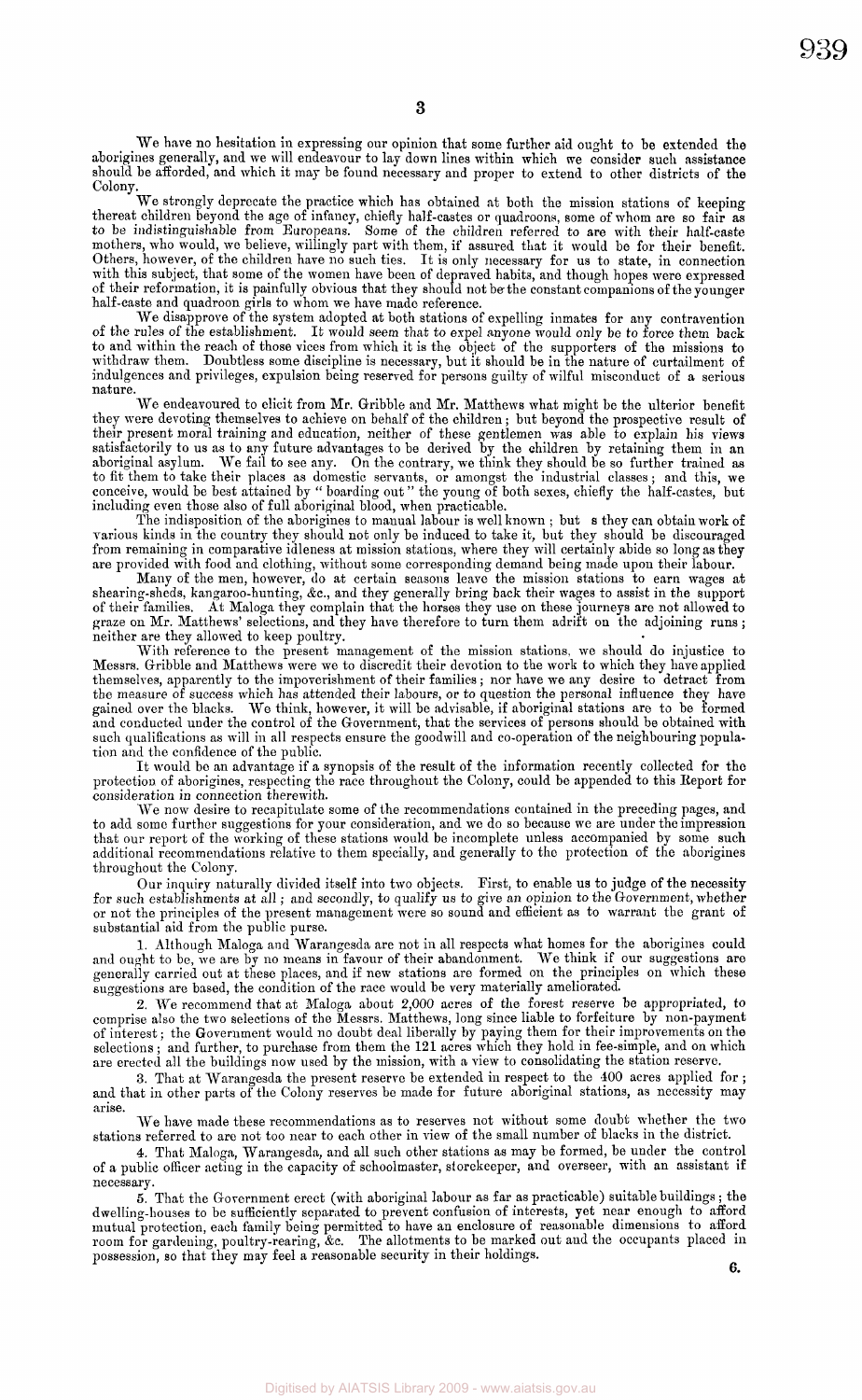7. That aid from the public funds be afforded in the shape of food and clothing for the infirm, and such women and children as cannot be provided for by husbands or fathers ; for tools for the men for building, gardening, and field work; and for medical attendance for the stations generally. Blankets would of course be issued in accordance with the usual practice ; also on coast stations fishing-boats would be provided as heretofore. The men and boy s over twelve years of age should be expected to maintain themselves by labour on the station, or at neighbouring homesteads. It is assumed that at shearing time, and under the provisions of the Pastures and Stock Protection Act, they will earn enough to keep themselves and their families whilst out of other employment. During sickness, or unforeseen difficulties, it would be reasonable that they should be supplied with food at the discretion of the overseer.

8. That the overseer be expected to interest himself in training the aborigines in habits of industry, such as bush carpentering, gardening, farming, cutting firewood, &c, and in disposing of the products of their industry to the best advantage for their benefit. It would be unnecessary to point out to any intelligent person acting in the capacity of overseer the numerous ways in which their industry could be turned to account.

9. In view of the possible temporary failure of the funds of the New South Wales Aborigines Protection Association and of other contributions towards the support of the missions at Maloga and Warangesda, and also of the paucity of stores now in hand, we recommend that the Government shall at once supply these stations with assistance in the shape of food and clothing. The purchase of a few sheep should also be authorized. The expenditure of the necessary funds to be under the direction of the nearest responsible Government official, subject to the control of the Protector of the Aborigines.

10. With a few stations in the country for the location of the adult aborigines and their young children, under the charge of properly qualified persons, and supported to a reasonable extent by the Government, we think the unsatisfactory condition of the race may be greatly improved. It is only reasonable that the aborigines should be allowed to remain on their native soil and in their tribal districts in due security and comfort; but it appears to be equally reasonable and important that the younger half-castes should be withdrawn from their midst and gradually absorbed into the general community, young quadroon and half-caste children who are without parents being first removed, with a view to being placed in an institution or boarded out. Subsequently, other children might be withdrawn with the consent of their parents, and others of useful ages may be selected from time to time by persons who, after due inquiry, may be found eligible and willing to avail themselves of their services—the girls for domestic work, and the lads for farm or station employment. Regard will, doubtless, be paid to the feelings of the parents or other adults interested in the children's welfare.

11. We would recommend that rules be framed for administration and discipline of the proposed establishments and for the protection of the rights and property of aborigines thereat, as well as for their general care. That instructions be given to the police generally to afford prompt and practical assistance when required for the furtherance of the above objects.

12. The present system of allowing blacks free passages in the railways should be discontinued, so as to restrict them from idly wandering about from place to place. Special passes might be granted on the authority of the officer in charge of their respective stations, or such other officer as may be authorized in that behalf by the Government.

We do not desire to undervalue, but rather to express our full appreciation of the work which has so far been performed by the New South Wales Aborigines Protection Association. We think, however, that the time has arrived when the Government should take upon itself the responsibilities and duties which the society may not always be able, and possibly cannot be expected adequately to meet and provide for. The philanthropic intentions of its members will no doubt find full scope in the furtherance of the amelioration of the present condition of the original native race, especially in objects relative thereto which may be beyond the province of the Government to deal with.

We have, &c. PHILIP GIDLEY KING, M.L.C. EDMUND FOSBERY, Inspector-General of Police.

#### APPENDIX A.

Number of blacks receiving supplies and instruction at Warangesda for the year 1882, as per return furnished by the Rev. J. B. Gribble :—Blacks: Adults, 45 ; children, 10. Half-castes : Adults, 15 ; children, 30. Quadroons : Adults, 2 ; children, 8. Total: Adults, 62 ; children, 48. Of these only 40 adults and 40 children were at Warangesda at the time of inspection.

#### APPENDIX B.

Number of blacks receiving supplies and instruction at Maloga for the year 1882, as per return furnished by Mr. D. Matthews :—Blacks : Adults, 28 ; children, 14. Half-castes : Adults, 31; children, 31. Quadroons: Children, 6. Total: Adults, 59 ; children, 51. Of these only 51 children and 17 adults were at Maloga at time of inspection.

#### APPENDIX C.

Government aid has been afforded to the Aboriginal Mission Stations at Maloga and Warangesda, as under

The salaries of the teachers at both missions have been paid by the Department of Public Instruction, and school requisites have been supplied.

Blankets have been issued to all aborigines on the stations.

A reserve of 600 acres of land has been made at Warangesda.

The sum of £828 7s. has been expended for rations at Maloga from March, 1877, to July 4, 1882. The police have afforded constant practical assistance and protection to both stations.

Facilities have been afforded for the carriage of supplies by the Railway Department.

*Minute*